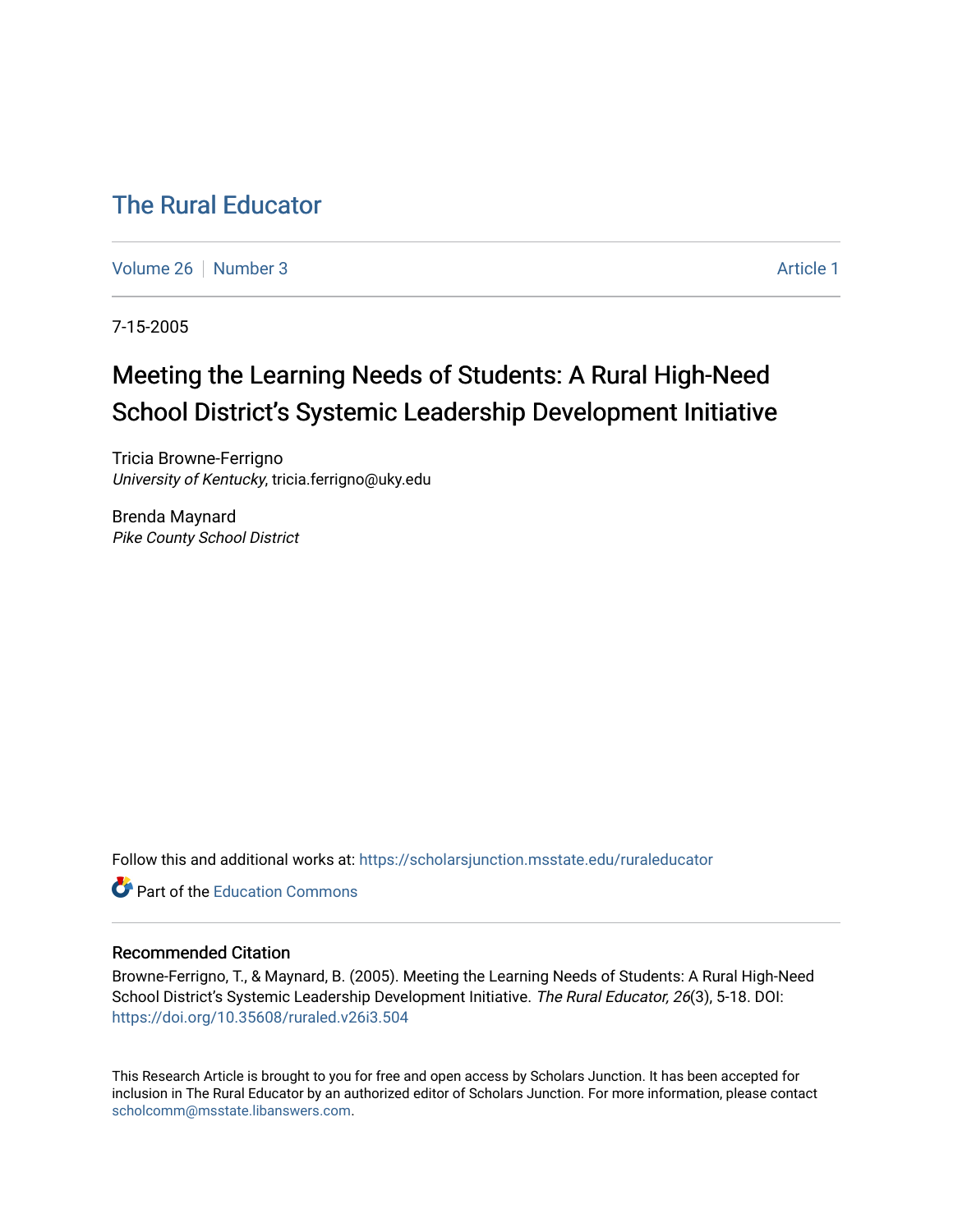# **Meeting the Learning Needs of Students: A Rural High-Need School District's Systemic Leadership Development Initiative**

# **Tricia Browne-Ferrigno** *University of Kentucky* **Brenda Maynard** *Pike County School District*

*The Principals Excellence Program (PEP), a cohort-based professional development project for administratorcertified practitioners, is one of 24 projects across the United States supported by federal funds from the No Child Left Behind legislation. The three-year program is conducted through a partnership between Pike County School District, a high-need rural system in Central Appalachia, and the University of Kentucky, located 150 miles away. A major goal for PEP is improved school leadership focused on enhanced student learning. Findings in this paper include inprogress evaluations of program impact toward (a) preparing school leaders to promote learning success for all, (b) engaging cohort members in authentic practice with mentor principals, (c) addressing high-stakes accountability issues, and (d) delivering effective leadership preparation. Perspectives from all stakeholder groups (i.e., cohort participants, mentor principals, district leaders, program instructors) are integrated to provide holistic assessment of*   $P$ 

Appalachia is a term that elicits multiple interpretations encompassing the historical development of America, conflicting political perspectives, and distinct cultural traditions (Drake, 2001). Geographically, Appalachia is a region in North America composed of ancient mountains, valleys, waterways, and broad-leafed deciduous forests spanning from Newfoundland in Canada to central Alabama in the United States. Economically, Appalachia is a designation for the approximate 200,000 square mile region from southern New York to northern Mississippi that historically has experienced economic hardship. This area, which hugs the spine of the Appalachian Mountains, includes all of West Virginia and portions of 13 other states, including most of eastern Kentucky (Owens, 2000).

Appalachia is transforming from an economic region of almost uniform poverty and unemployment to one of significant contrasts, changing needs, and divergent prospects. Since 1964, the number of counties classified by the Appalachian Regional Commission as "distressed" (i.e., those with three-year average poverty and unemployment rates at least 1.5 times the nation's average) has reduced from 219 to 111 (Hilston, 2000; Isserman, 1996). Although census data show that the population in Appalachia grew to nearly 23 million people by the close of the 20th century (US Census Bureau, 2000), growth was not uniform. The most dramatic population increases occurred in southern counties adjacent to cities with burgeoning economies such as Atlanta, Birmingham and Huntsville, Asheville and Charlotte, Greenville and Spartanburg, Chattanooga and Knoxville (Drake, 2001). Many counties in Central Appalachia, a mountainous region where 85 percent of the residents live in isolated rural areas, however, continue to be characterized as economically distressed. These counties lost their major source of revenue when the coal mining industry was cut nearly in half in the late 1900s, leaving many residents without employment opportunities and county governments without tax revenues for education (Isserman, 1996; Jones, 2000). Eastern Kentucky counties were among the hardest hit (Drake, 2001).

This paper shares findings from an exploratory case study about an advanced leadership development program for administrator-certified practitioners in a Central Appalachian school district. The goal of the Principals Excellence Program (PEP), one of 24 projects supported by federal funds through the NCLB School Leadership Development Program, is to develop visionary instructional leaders able to increase student learning in high-need rural schools. The program is delivered through a partnership between Pike County School District (PCSD) and the University of Kentucky (UKY). A team of university professors and administrative practitioners facilitates learning experiences in the district for principals, assistant principals, and administrator-certified teachers seeking administrative positions.

The next two sections provide information about the contextual conditions that define the district as high need and an overview of the program's design. The third section presents findings related to in-progress goal achievement toward (a) preparing school leaders to promote learning success for all students, (b) engaging participants in authentic practice with mentor principals, and (c) addressing high-stakes accountability issues. Perspectives from representatives of all stakeholder groups are integrated to provide holistic assessment of the program. The paper closes with a discussion about the effectiveness of PEP and some important lessons learned thus far.

### **Context of Leadership Challenges: Pike County School District**

Pike County comprises the easternmost tip of Kentucky that borders Virginia and West Virginia, miles distant from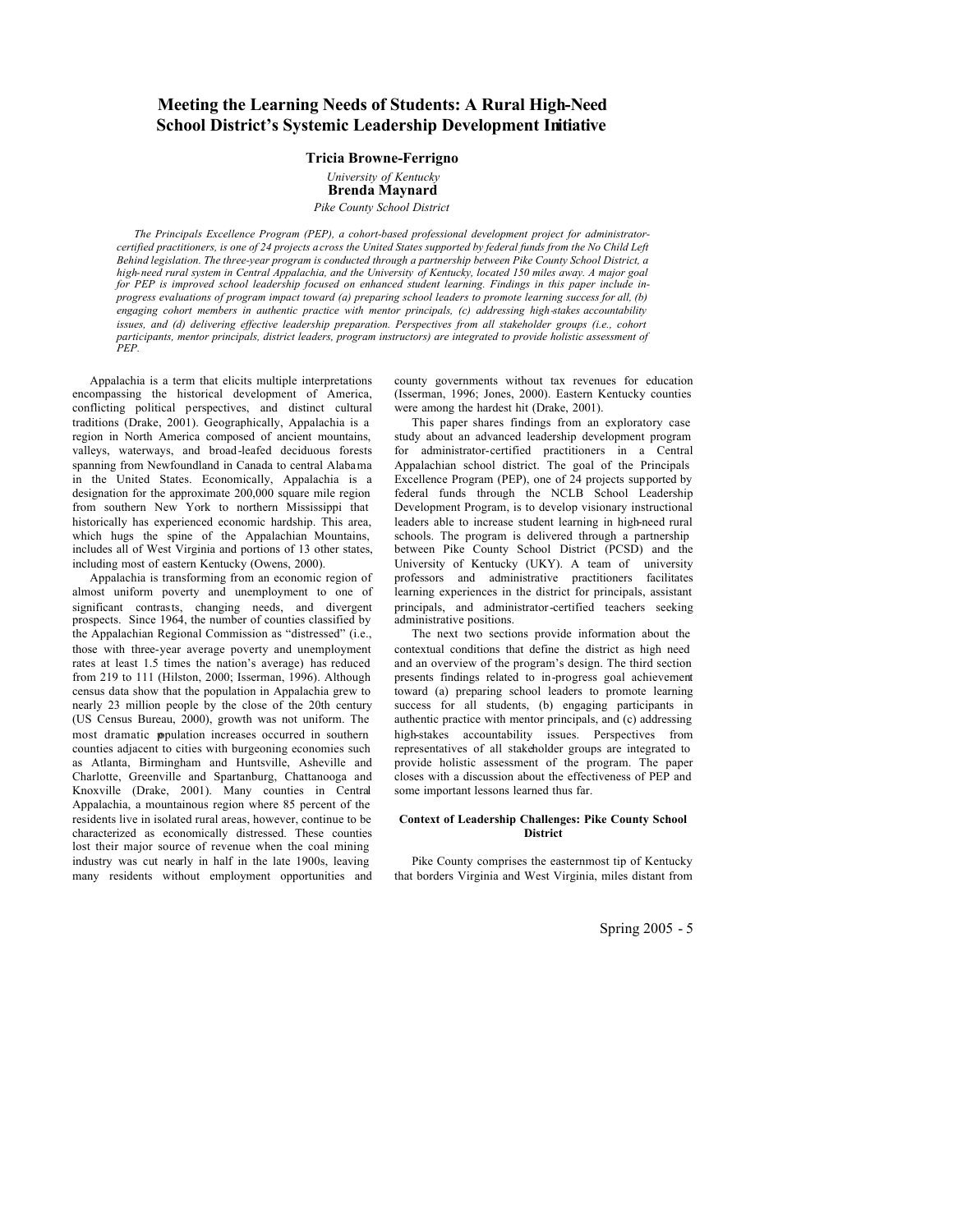any metropolitan center. Pikeville, the county's largest town, was designated by the Appalachian Regional Commission as a growth center and benefited from the influx of millions of dollars to finance infrastructure development (Drake, 2001). However, Pike County remains economically distressed. Data from the last decade indicated that its population decreased by 5.3 percent and that 33 percent of the households report annual incomes under \$15,000 (US Census Bureau, 2000). Since the introduction of welfare during the New Deal era and its expansion through the War on Poverty, the county now has multiple generations of its residents relying solely on governmental support (Drake, 2001).

While the population of the Commonwealth of Kentucky is 90 percent "white persons, not of Hispanic/Latino origin" (US Census Bureau, 2000), in Pike County it is 98 percent. Most residents were born there or in nearby counties and have resided in the region most of their lives. According to PCSD leaders, many children have never traveled outside of Pike County, and a few in remote hollows have never visited Pikeville. While 62 percent of the population over age 25 are high school graduates, only 10 percent within that group have completed a post-secondary degree (US Census Bureau, 2000), despite the local availability of Pikeville College. Hence, diversity within the county population is based upon socioeconomic status, level of education, work and life experiences, and residence location—not ethnicity, race, or nationality.

The culture of the area is predominately patriarchy, a tradition established by Anglo-Saxon, Scottish-Irish, and German settlers in the early 1700s (Clark, 1988), yet influenced significantly by "the demands of the Appalachian frontier environment" (Drake, 2001, p. 187). The rugged terrain of steep mountains and narrow hollows isolated families and clans, creating distinctly different communities throughout the county. Residents often know where individuals grew up based upon their surnames —Belcher, Dotson, McCoy, Tackett. Newcomers are not readily accepted, thus making it difficult even for principals and teachers within the district to transfer to different schools.

The *Kentucky Kids Count* report by the Annie E. Casey Foundation (2000) paints a sobering picture of the county's high-need characteristics based upon key indicators of child well being. Children under the age of 18 comprise 26 percent of the total county population—and 30 percent of them live in poverty (US Census Bureau, 2000). Reports suggest that between 25 and 33 percent of children under the age of 5 have been neglected or physically, sexually, or emotionally abused (Annie E. Casey Foundation, 2000). On average 69 percent of students in PCSD qualify to participate in free or reduced lunch programs; schools located in remote areas of the district report free or reduced lunch rates above 90 percent.

Pike County was first explored by trappers, hunters, and adventurers (Clark, 1988) and later settled by yeoman farmers and miners (Drake, 2001). The region retains many

The Rural Educator- 6

cultural characteristics that make it uniquely Central Appalachian, a distinctly different ruralism compared to other regions in America where large-scale agriculture and ranching are possible or economic conditions have improved. With its widespread welfare dependency and social challenges created by substance abuse and limited educational attainment, Pike County in many ways faces issues quite similar to those in inner cities. Educational accountability has expanded those challenges.

# *Addressing High-Need District Needs: New Expectations*

The Kentucky Education Reform Act (KERA) of 1990 reconstructed the commonwealth's entire system of P-12 public schooling and launched a demanding system of school accountability to ensure that all children learn at high levels (Foster, 1999; Pankratz & Petrosko, 2000). Though the vision for reformed public education embraces high student achievement for all students, many rural school districts in eastern Kentucky face formidable challenges. Nonetheless, the Pike County School Board maintains a sustained commitment to the belief that all children can learn. Five years ago the school board and superintendent adopted the slogan "Success For All" and then acted on it by requiring district leadership to reframe solutions associated with serving at-risk children. The district seeks principals who will both make a difference with students and make a commitment to stay in Pike County. However, recruiting and retaining the next generation of school leaders is a real and long -term challenge.

Two stumbling blocks to achieving "success for all" became apparent. First, the district leaders recognized that institutionalization of the vision demands high quality instructional leadership. A 2001 survey of the then-current principals revealed, however, that many viewed themselves as competent managers—but not as strong instructional leaders. Transforming the district leaders' vision into reality requires a cadre of principals having appropriate dispositions and necessary skills for leading instructional programs.

Second, the district faced problems in developing a wellqualified pool of candidates to fill projected vacancies in administrative positions. A glaring reality at that time was that 11 of the 25 principals were eligible to retire within five years. Although many educational practitioners in the district possess certification to hold administrative positions. few aspire to become principals. These potential leadership candidates, while self-nominated for the certification process, candidly admit their motivation to complete graduate degrees was mainly to increase salary.

PCSD faces a third challenge—beyond those related to the isolation and high poverty common to school districts in the mountainous region of Central Appalachia and beyond the need for principals oriented toward instructional leadership. According to the superintendent, who talked about this challenge during an interview in May 2004, a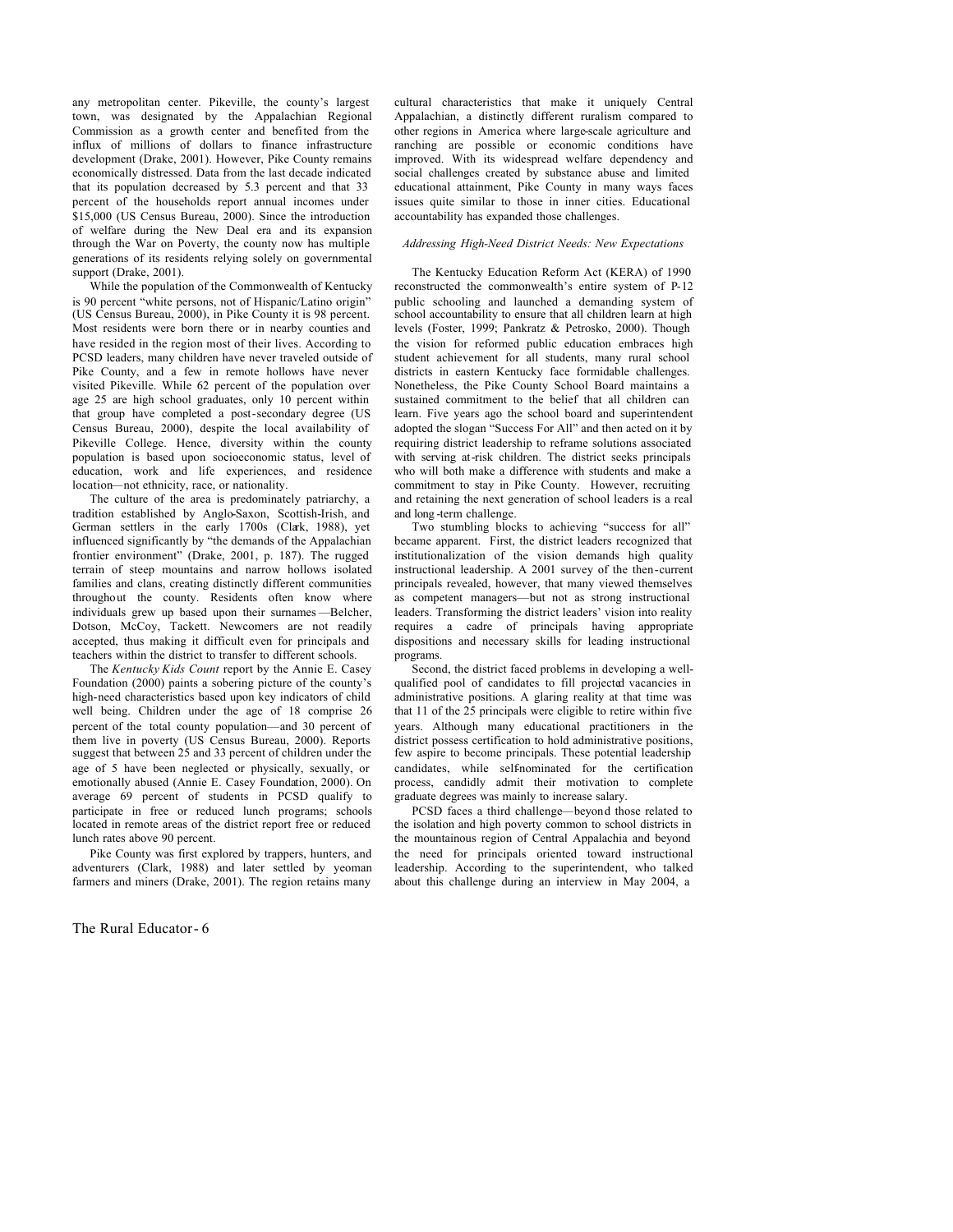deeply embedded cultural attitude about the value of education makes achieving "success for all" tremendously difficult.

> We are dealing with a different culture . . . of workers who do not put a high value on education. And as a consequence, I think that makes it more difficult for us to achieve a higher level [of schooling] than you would find in urban districts. There may be one or two pockets of poverty in urban districts but for the most part, a majority of schools [in urban areas] have great support from homes and parents who put a great value on education. . . . We have very little of that in rural Pike County or eastern Kentucky. . . . [and therefore] we need educational leaders that are the very, very best.

The district leaders realized that to achieve their goal of transforming administrative practice from school management to leadership for learning committed to higher academic achievement, they needed to develop further the knowledge and skills of current and prospective principals. Their next step toward reframed administrative practice had to focus on the high-need circumstances and new expectations within this district, yet also provide broadbased perspectives about the contemporary principalship from a national viewpoint. The goal was to create a model of advanced leadership development that would build sustainable capacity within the district. The team sought assistance from Kentucky's land-grant research university located 150 miles away in Lexington.

#### *Addressing School-Leadership Needs: Principals Excellence Program*

Working as collaborative partners, UKY leadership educators and PCSD leadership practitioners developed the framework for advanced principal preparation and then sought external funding to implement it. The proposal was selected in September 2002 by the U.S. Department of Education as one of 24 projects to be supported financially through the NCLB School Leadership Development Program. The three project objectives are the recruitment, development, and retention of high-quality educational leaders. Because participants already hold administrator certification, the project curriculum is based upon the four recurring themes—vision for success, focus on teaching and learning, involvement of all stakeholders, demonstration of ethical behavior—appearing among the nearly 200 indicators in the six ISLLC *Standards* (Council for Chief State School Officers, 1996; Hessel & Holloway, 2002). The yearlong program provides a cohesive professional

development experience—a coordinated mix of group and individual learning activities, professional reading and reflection, clinical practice and disciplined inquiry supported by mentor principals—for educational practitioners holding administrator certification. Hence, the program focuses intently on the work required to lead contemporary public schools.

Participants engage in active learning activities away from their schools one day each week throughout an academic year (January to December). One week they work with mentor principals in selected district schools to conduct research about student learning issues. The next week they meet with all cohort peers to engage in learning activities during workshops facilitated by university professors and administrative practitioners. The curriculum and instruction focus on helping current and future principals to become visionary instructional leaders and effective change agents who understand the unique learning needs of students in the Appalachian area. By institutionalizing a new model of instructional leadership, district leaders hope to transform PCSD from "good to great" (Collins, 2001).

# **Innovative Leadership Development: Project Design**

The program is an interconnected series of training workshops, clinical experiences, comprehensive schoolbased research, and structured reflections. The desired outcome is the creation of a professional community of educational leaders who have the disposition to be change agents, commitment to be lifelong learners, skills to be effective decision makers and reflective practitioners, and desire to remain or become principals in the district.

# *Program Components: Best Practices in Principal Preparation*

PEP incorporates recommendations for redesigned principal preparation and participant selection (Browne-Ferrigno & Shoho, 2004; Coleman, Copeland, & Adams, 2001; Creighton, 2001; Jackson & Kelley, 2002; Murphy, 1992, 1993; Peterson, 2002). The curriculum, framed by the four recurring themes in the ISLLC *Standard*, integrates best practices in adult learning, inquiry-based professional development, and community building (Glasman & Glasman, 1997; Grogan & Andrews, 2002; Hallinger & Bridges, 1996; Hiemstra, 1991; Institute for Educational Leadership, 2000; Muth, 2002; Stein & Gewirtzman, 2003). The focus upon advanced leadership development for administrator-certified practitioners—both practicing and aspiring principals—fills a missing element in the literature about continuing professional growth of school leaders (National Staff Development Council, 2000).

A core component of the project is a concurrent action research project conducted by participants each semester in selected district schools. Clinical practica guided by mentor principals can potentially foster role transformation and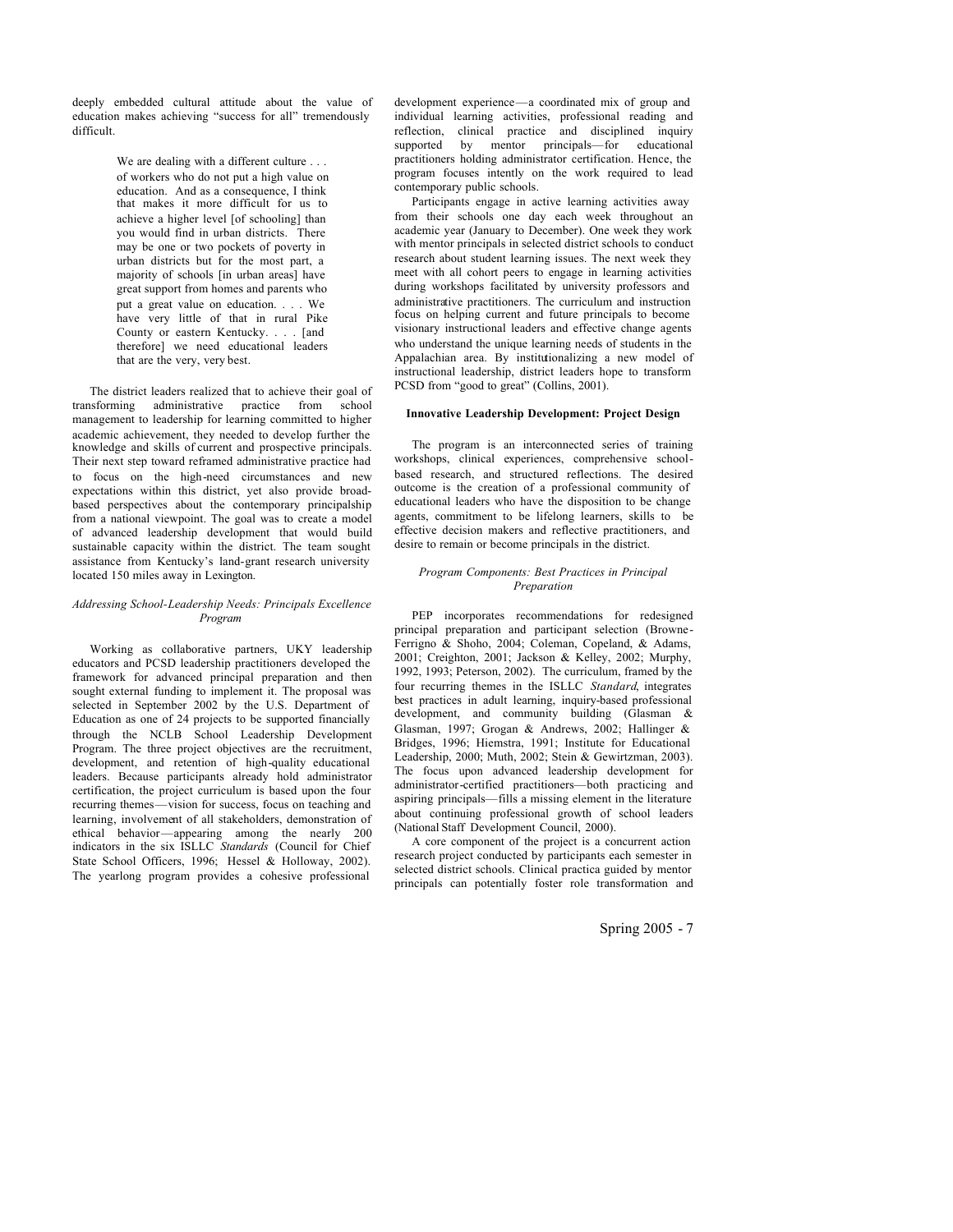support socialization to a new community of practice (Browne-Ferrigno, 2003a; Capasso & Daresh, 2001; Cordeiro & Smith-Sloan, 1995; Crow & Glascock, 1995). Because clinical practice is greatly enhanced by focused mentoring provided by qualified professionals (Beyu & Holmes, 1992; Browne-Ferrigno & Muth, 2004a; Calabrese & Straut, 1999; Mullen & Lick, 1999), district leaders carefully select high -performing principals to serve as project -trained mentors during the biweekly field-based experiences. The reasons for leadership mentoring are threefold. First, it simulates role socialization for aspiring and novice principals (Crow & Matthews, 1998; Matthews & Crow, 2003). Second, veteran principals serving as mentors have opportunities for their own professional development (Gordon, 2004; Hansen & Matthews, 2002). Finally, leadership mentoring increases the capacity for both new and veteran administrators to meet the demands of school leadership (Lane, 1984; Mullen, Gordon, Greenlee, & Anderson, 2002; Ortiz, 1982: Wenger, 1998).

The "closed cohort" model (Norris & Barnett, 1994) was selected because the potential exists for creating a risk-safe learning environment where participants can be candid about issues and can engage in constructive conflict resolution about problems. A closed cohort remains as a unified group without changes in membership for the duration of a program. A well-functioning cohort supports peer sharing of experiences and concerns, participant reflection, group determination of action, and leadership development (Barnett, Basom, Yerkes, & Norris, 2000; Basom, Yerkes, Norris, & Barnett, 1996; Browne-Ferrigno & Muth, 2003; Browne-Ferrigno & Muth, 2004b). Further, the potential exists within a well-functioning cohort for cultivating a strong and lasting professional community (Basom & Yerkes, 2001; Norris & Barnett, 1994). Through a range of cohort ongoing group-development activities and networking opportunities, participants can develop collegial relationships that support and sustain them after program completion.

#### *Intensive Professional-Development Engagement*

Because clinical practice is a core component of the program, participants need time to work in schools other than where they are assigned. Hence, with wholehearted support from the superintendent and school board, all principals and teachers participating in PEP are released from their school responsibilities *one full day every week* throughout the spring and fall semesters to engage in program activities. On an alternating schedule, cohort members spend one full day either (a) working with their mentor principal and inquiry team members conducting action research about student learning or (b) participating in a cohort meeting facilitated by leadership educators and district admi nistrators. The biweekly cohort meetings provide opportunities for participants to share their school based experiences, discuss assigned readings and education

The Rural Educator- 8

issues, and reflect upon individual and group learning. During the seminar-workshops, practicing principals often share concerns or celebrations related to their practice, which provides additional practical information about school leadership to aspiring principals. This pattern of alternating clinical practice and cohort meetings stimulates linkage between theory and practice.

During each summer of program implementation, PEP cohort members join all administrators and teacher leaders in the district for an intensive summer leadership institute. The institutes are structured around a major instructional concept. During the first summer, the attendees divided into five teams to explore PreK-12 mathematics and science curriculum alignment. During the second summer institute, the groups focused on differentiation of mathematics instruction and assessment. Each fall semester several PEP cohort members conduct assessments of implementation progress of the summer institute action plans. A leadership consultant hired by PCSD coordinates and facilitates the summer institutes with assistance from two PEP instructors.

# *Carefully Selected Mentor Principals*

Elementary and secondary school principals are selected to serve as mentors for the field-based component of the project. The schools selected as inquiry sites represent very diverse rural communities, student populations, faculty and staff composition, community-based support, educational programs and facilities, and student academic performance. The mentor principals are selected by such criteria as career experiences, instructional-guidance expertise, and leadership styles. The superintendent makes the final assignments of cohort-member groups to mentor principals, and the project director provides training for them about the curricular foci for the semester they provide assistance. Mentor principals receive a personalized PEP notebook, copies of all instructional materials and books distributed to cohort members, all electronic messages send to the cohort, and a \$500 stipend.

#### *School-Based Action Research about Learning Issues*

With assistance from their mentor principals, small teams of cohort members identify actual problems existing in selected schools. The program -supported action research must be conducted at sites other than where cohort members work in order to give them opportunities to explore different school communities in the district. Working as small inquiry teams, participants design and complete two collaborative action research projects, which require formal proposals, human subjects research approval, and formal written reports. Each cohort has opportunities to work for a semester in an elementary school and then in a secondary school.

Findings from the action research projects are disseminated to various authentic audiences. Each inquiry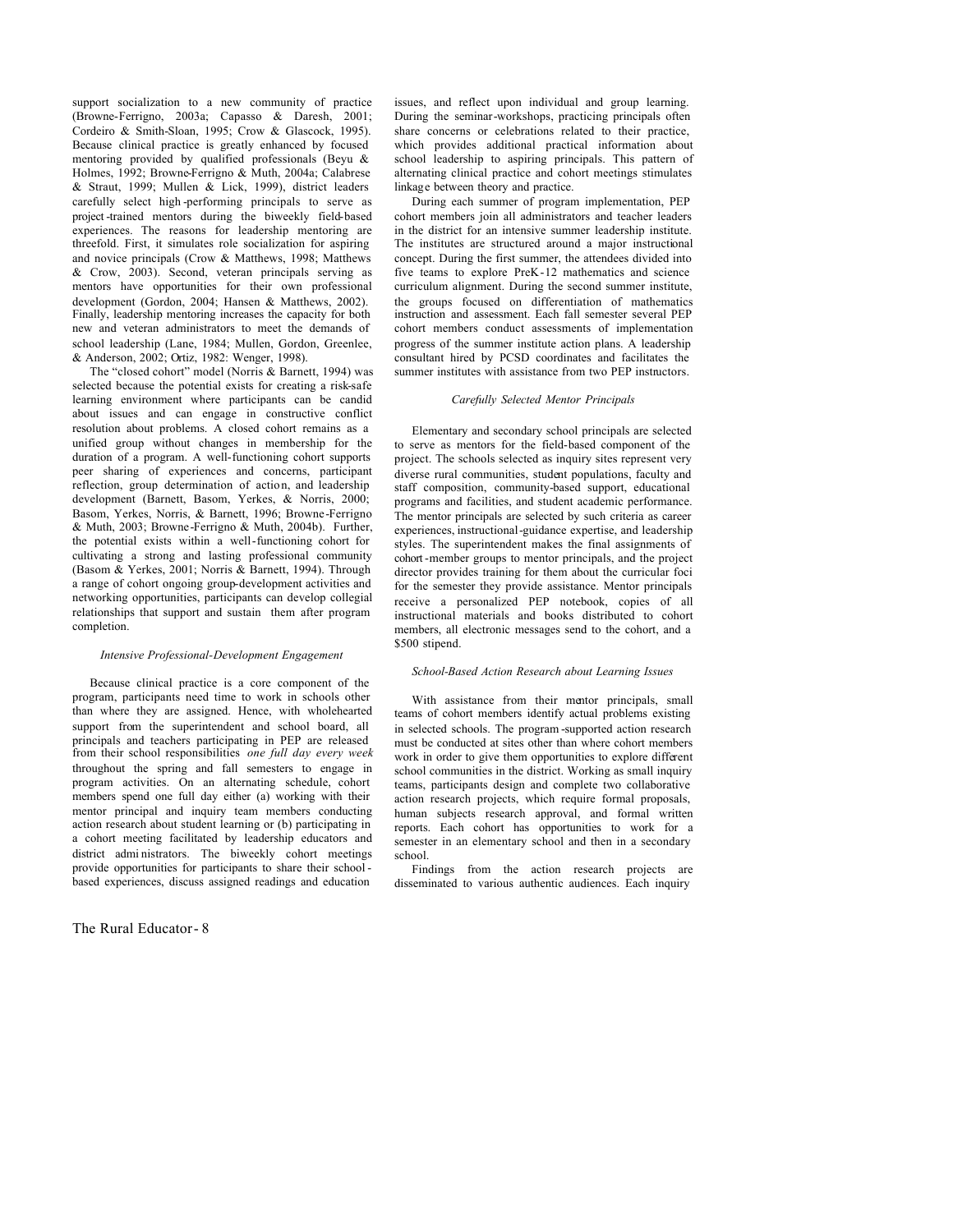team first gives a copy of the study report to its mentor principal and presents findings to the school community where the research was conducted. The teams then formally present their findings to cohort peers and instructors. Additionally, the superintendent invites all administrators in the district to attend a luncheon each semester where the inquiry teams share their research findings through PowerPoint presentations and professionally designed handouts. The teams have also been invited to present their study findings at state education conferences.

## *Leadership Preparation: Reflections about PEP*

Six years ago PCSD hired a leadership consultant, a retired superintendent who led three very diverse education systems in western and central Kentucky. He assignment is to provide personalized training to district and school administrators, often working with them individually in their own work settings. For several years he has also served as a coach and trainer for the Kentucky Leadership Academy, a two-year professional development program for educational leaders coordinated by the Kentucky Association of School Administrators. The consultant assisted the PCSD leadership team in the preliminary design of PEP before UKY professors refined it to align with the federal grant requirements.

The leadership consultant has been involved with project implementation from the outset, first as an observer and advisor during the early months and then as an active member of the instructional team when two professors located to other states. He offered what he calls his "not unbiased" assessments of how PEP uniquely prepares school leaders who promote learning and success for all.

> First, participants are exposed to the current thinking about organizations. This can be seen in the vision and mission processes [modeled during cohort sessions], readings about change leadership, opportunities to develop capacity within their own organizations, summer institutes, cohort session discussions, reflections, action research, book studies, and networking. Second, participants have an **o**portunity to work with central office administrators. This interaction decreases the time required to promote collegiality when [aspiring principals] are selected to be administrators. Third, participants are learning [about various] tools and techniques that will shorten their "break in" time when they are selected to be principals. The time needed to ramp up will be shortened dramatically. Fourth, participants have an opportunity to be

mentored by successful administrators. Fifth, all work is job embedded. The learning is geared to the work and flow of the school year; there is no "made up" work in PEP. Application is an important piece of the experience. Sixth, social justice is an important part of PEP activities. This tenet is included in discussions, readings, foci of action research projects, and reflections. Seventh, participants have an opportunity to develop close relationships with university faculty.

His words mirror comments provided in reflections by other project participants—cohort members, mentor principals, district administrators—that suggest this model of professional development is an appropriate, authentic, and powerful ways to enhance knowledge and skill development of aspiring principals and practicing principals alike. The cohort sessions and mentor-supported fieldwork create a seamless bridge between talking about theories and applying them to practice, and then reflecting about both.

Further, a desired outcome from program implementation is becoming evident: the development of collegial relationships. The district leaders hope that these will continue to flourish and eventually transform administrative practice in the district into a professional community of instructional leaders and life-long learners.

### **Pathways for Improving School Leadership: Program Assessments**

The federal grant program supporting PEP requires formative and summative evaluation, and thus, data have been collected regularly throughout project implementation. The case study design was selected because the inquiry is bound by specific time periods and encapsulated in a particular structure (Creswell, 1998; Stake, 1995; Yin, 1994). Further, because the essence of case study research is exploration (Krathwohl, 1998), a qualitative researcher can begin an inquiry with "a target of interest" and then describe "whatever emerges of significance" (p. 26).

The methods of data collection are varied (e.g., surveys, reflections, small-group interviews, observations) and include information from members of all stakeholder goups (i.e., cohort participants, mentor principals, district administrators, program instructors). The study focuses intentionally upon capturing the perceptions of cohort members at various times throughout their learning experiences, rather than only at the beginning and end of their yearlong training. Their responses over time provide ongoing evaluation and opportunities for the instructional team to adapt the program to meet the changing needs of the participants. Mentor principals, district administrators, and project instructors also provide assessments about program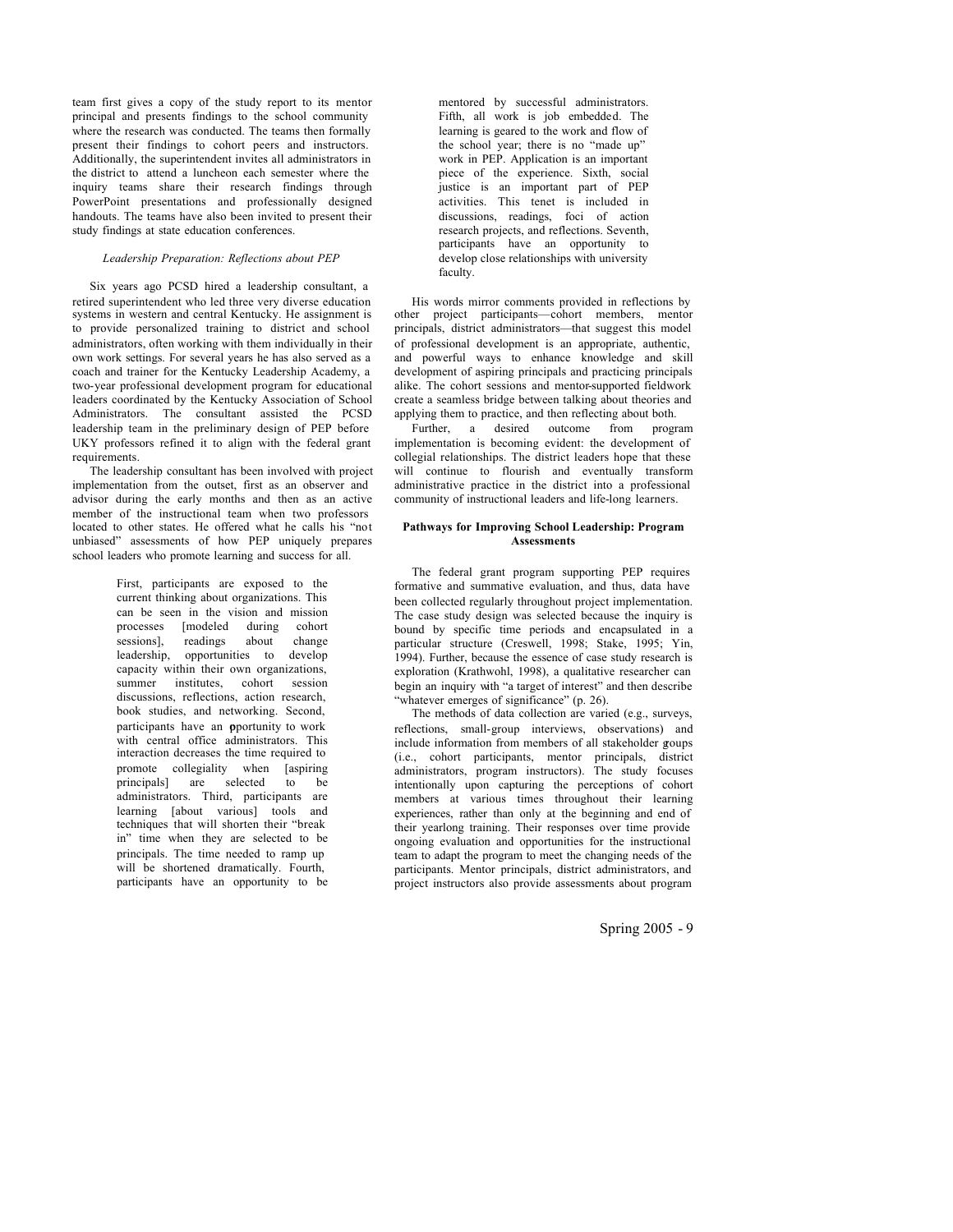implementation through written reflections and group interviews. Several in-progress reports about the program and findings have been disseminated (Browne-Ferrigno, 2003b, 2004a, 2004b; Browne-Ferrigno & Allen, 2004).

In most instances, the commentaries presented below were lifted from written responses to a reflective questionnaire administered during the tenth month of each cohort's yearlong training (October 2003 or October 2004). Where appropriate, the actual prompt that generated the comments is provided. Cohort members give their insider perspectives, responses and reactions by individuals actually engaged in the intensive professional development activities. Mentor principals, distri ct administrators, and program instructors offer outsider perspectives.

## *Preparing School Leaders to Promote Success for All Students*

The instructional team spent many hours during the opening months of each cohort engaging participants in perception-broadening activities that challenged cohort members to think beyond their school-based experiences and explore issues systemically. The intent was (a) to enhance collaboration and develop trust among individuals who did not know one another and (b) to stimulate thinking about districts as educational systems in which all schools and local communities play important roles in helping students learn. The comments shared below were generated by the prompt, In what ways is PEP preparing school leaders in rural districts to promote learning and success for all children?

A veteran high school teacher, selected to be an elementary school principal just before beginning PEP, reported that participating in the advanced leadership development program "taught [him] to better delegate authority" and provided ways for him "to be a successful instructional leader." A novice assistant principal explained that he thinks the program is "broadening participants' perspectives about education" and "training leaders to be more reflective, make decisions that are research based, and develop leadership skills of teachers and others throughout the schools." Another cohort member suggested that "PEP offers each individual an opportunity to grow professionally so that the participant is bitter prepared for a leadership role, or if the individual is already in a leadership role, [to bel better qualified."

Other respondents indicated that the program instructors stimulate reflection about innovation because they "encourage cohort members to think outside the box." A high school assistant principal appreciated the way the instructors first provoked cohort members to reflect upon assumptions about student learning and then challenged them to analyze how their beliefs influence their actions.

> PEP [instructors] provided many provoking questions and situations that

The Rural Educator- 10

made us think about what we really believe and compare that to what is true social justice. We have an obligation to serve every child; therefore, we are being groomed to think how leadership influences our reaction to that obligation.

According to an elementary teacher, "PEP has made us understand that we are working for a district, and not just one school." This systemic perspective has helped her and others understand the importance of collaboration and cooperation among schools, especially to improve instructional programs.

Although a veteran teacher has participated in "numerous professional development opportunities over the past several years" before joining the first cohort, she asserted that PEP by far "impacted [her] professional growth" the greatest. She indicated that she believes the intensive leadership development program is also changing the district.

> The [professional development] experience helps to create better learning environments in Pike County. The impact that the program has had on the leaders of the schools will create more opportunities for student success. It is simple: If leadership improves, learning improves.

A mentor principal holds a similar viewpoint. She volunteered to assist with a second clinical practicum because she considered the experiential learning component—with its attention to student learning issues in rural schools—to be the key to the project's success.

> The culture in eastern Kentucky is unique. Therefore, it is important for aspiring administrators to be involved in the schools. . . .When PEP participants are placed in the schools, they are given opportunities to observe how school leaders are addressing equity issues. . . . PEP is preparing school leaders in rural districts to promote learning and success for all children by the useful information provided through action research.

A cohort member agrees that PEP fills a void in the preparation of rural school leaders. She works as a media specialist and conducted a literature review for her colleagues to use in their action research report. She discovered that there is "not a lot of literature for school leaders in rural districts." Being able to participate in a program like this "gives leaders an opportunity to collaborate with each other [about issues] in rural settings."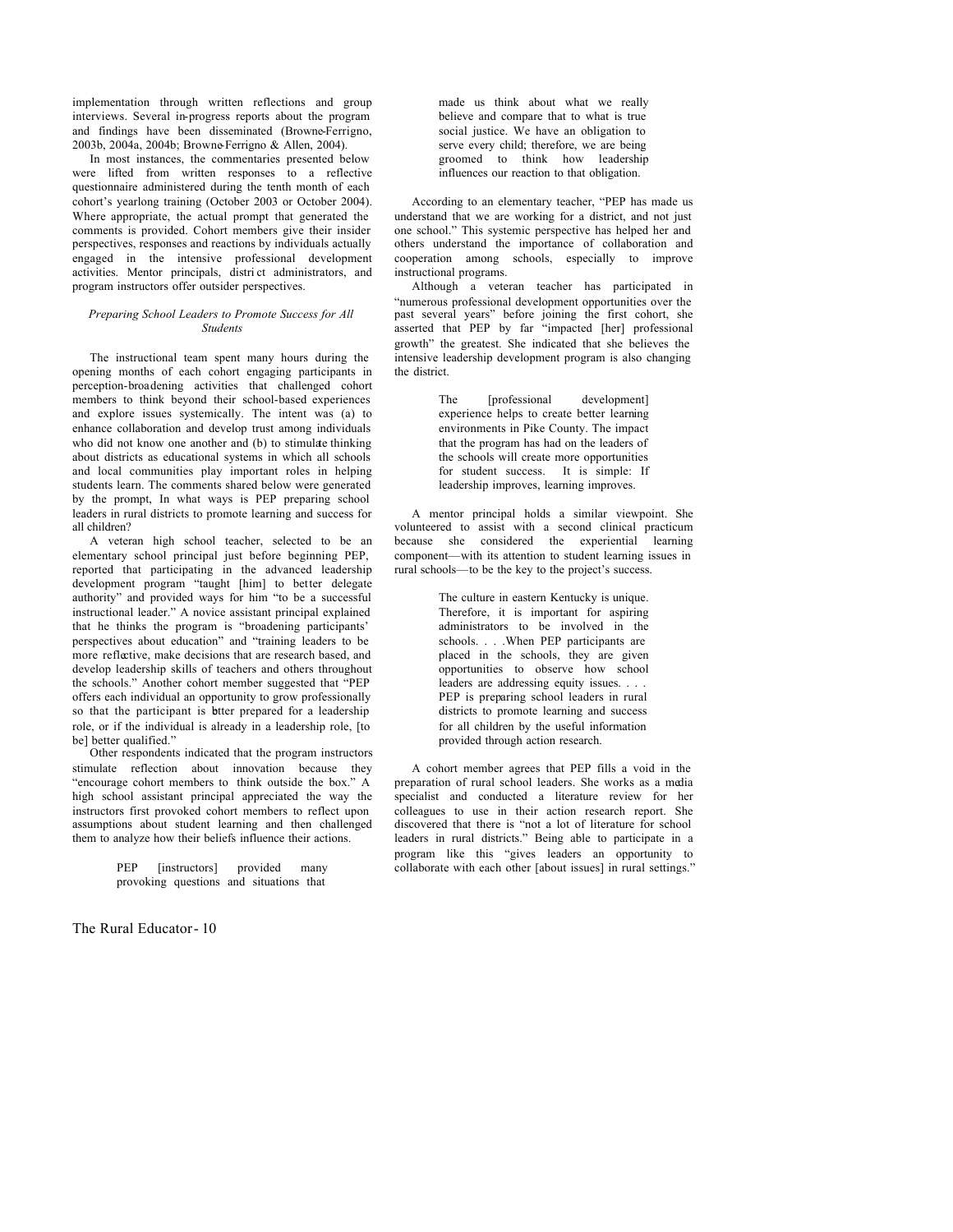Supervisors of instruction are certified district-level administrators who assist teachers in developing curriculum and principals in supervising the instructional program. Although only an observer of the program, he offered this assessment of the project's effectiveness because he has already observed changes in professional practice.

> PEP is providing aspiring leaders with an opportunity to gain valuable insight into certain aspects of an administrator's role<br>before actually assuming an assuming an administrative position. In instances where participants are already principals, PEP is greatly accelerating their learning curve and developing their knowledge base.

The director of curriculum and instruction, who is responsible for the evaluation of all school administrators in the district, offered a slightly different assessment of the program's impact. She views the intensive professional development program as a means to build leadership capacity, a critically important strategy in isolated districts where few new residents arrive.

> PEP is preparing school leaders with a broader scope of understanding about how leadership directly impacts student learning. Rural districts are not able to recruit administrators into their schools so it becomes absolutely imperative that districts focus on developing those already there.

Unlike traditional pre-service preparation programs and other professional development activities, PEP focuses on rural -school leadership issues. The curricular topics, sometimes provocative instructional strategies, and clinical experiences in district schools promote the development of instructional leadership skills and systemic thinking about schooling. Participants and observers alike perceive that the leadership development activities are changing administrative practice in the district.

# *Engaging in Authentic Practice with Mentor Principals*

The collaboration required to complete the assigned action research projects provides opportunities for developing professional relationships and collegiality rarely found in preparation programs, and possibly not in many P-12 schools. The job-embedded field experiences stimulate theory-to-practice linkage and development of inquiry skills, not only for cohort members but also mentor principals. The requirement to conduct action research was purposefully connected to the clinical-practice component of PEP for two reasons. First, action research is a valuable tool for making informed decisions about practice. Rather than having cohort members simply read about and discuss action research as a school improvement strategy, the project designers wanted them to experience first hand its power as a tool for implementing needed change. Second, the projects require cohort members to work closely with principals in different schools to identify student-learning concerns and then design strategies to gather and analyze information. Cohort members are required to use multiple sources and strategies for gathering data; then they use research literature and their study findings to determine appropriate strategies to address the real problems of practice. Their efforts benefit the schools where they conduct action research, making the inquiry project valuable for everyone.

Program participants were asked to describe the value of the field-based practicum each semester in preparing effective school leaders and in providing meaningful fieldbased experiences with mentor principals. A new principal perceived that the "value of the professional development received during the field-based practice cannot be measured" because "each participant takes something different away that is unique" Her perspective is supported by many others involved with the project. For example, according to another new principal, the purpose for the clinical practicum is rather simple: "It allows us to look at real-life issues facing schools." A cohort peer appreciated that program participants were placed "in different educational environments" where they "work to solve real life problems occurring in a school." He asserted that the authenticity of the issues "give the projects meaning."

Other program participants evaluated the practicum each semester a bit differently. An elementary principal wrote, "I believe the field-based experiences are valuable to school leaders because they provide a tool for detecting problem areas in a school. Once the problems have been identified, plans for improvement can then be developed." A Title I coordinator perceived significant value in disciplined inquiry because educators must explore root causes of issues before taking action.

> Conducting action research is the only true way of determining causes of existing problems and determining ways to improve academic performance levels of students. As educators, we often jump to conclusions regarding problems and try a "quick fix." However, action research allows school leaders to identify problems and seek solutions to those problems based on the research. This experience has provided me with the knowledge and tools to conduct action research effectively and improve the academic performance levels of ALL students.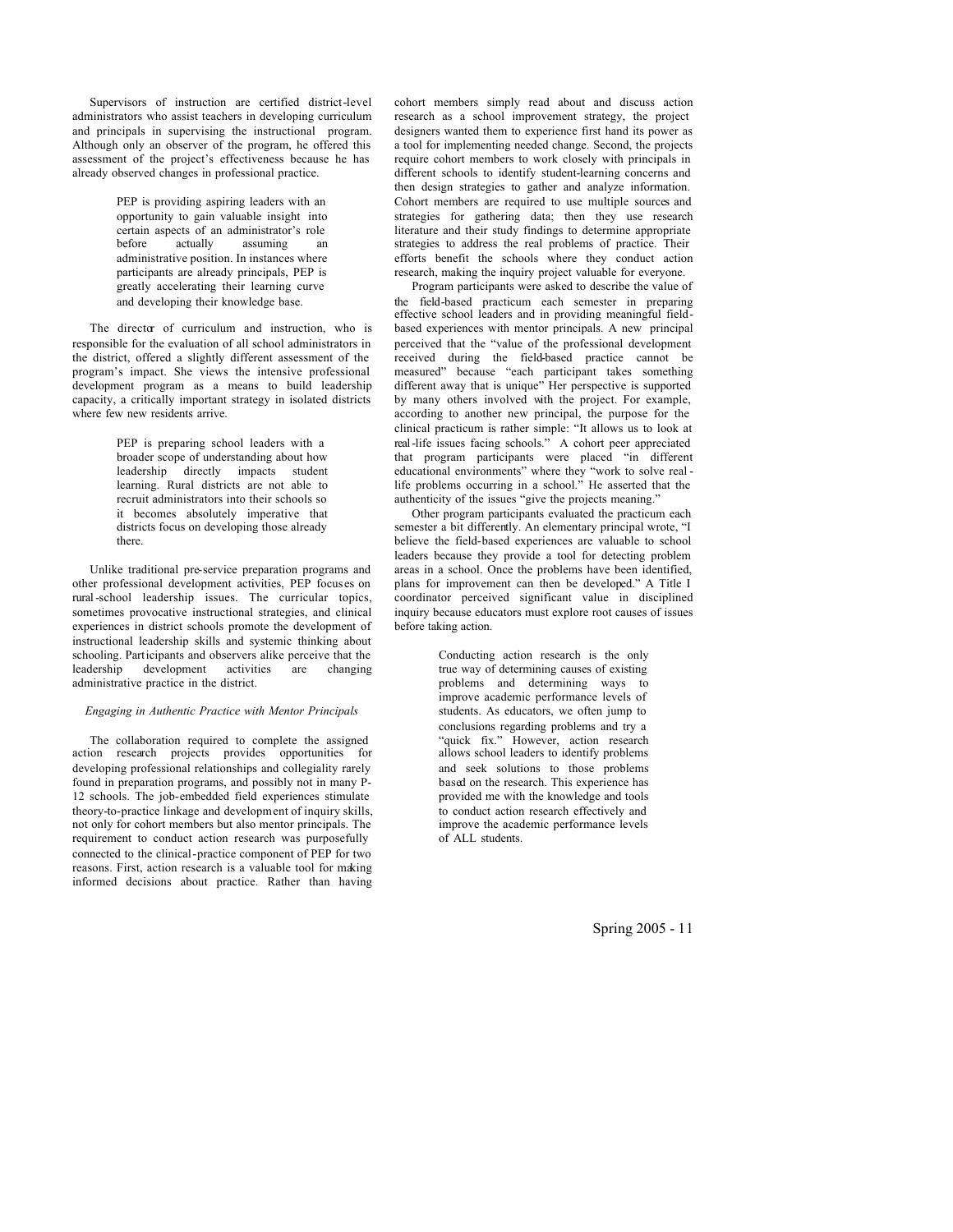Her observation that "quick fix" strategies are all too common responses by educators was shared by a district administrator.

> For too long, educators have had a kneejerk reaction to issues within their schools. This type of response has created a culture of skepticism in teachers, parents, and students and a belief that new initiatives will not change issues in schools because all too often they have not. Administrators who understand and use the process of action research truly focus their staff efforts toward identifying underlying causes of problems and then addressing them by using research-based strategies.

Learning to take time to study an issue before taking action is an important skill for instructional leaders. An experienced high school principal admitted that he gained "confidence in decision making based on research—and not assumption" while assisting an inquiry team with their research. According to another mentor principal,

> Nothing can replace the face-to-face, onthe-spot practicum. Even though all schools have many similarities, rural eastern Kentucky schools retain a unique culture. PEP allows future leaders to experience the pulse of the [host] school by what they see and hear. Personally surveying and questioning the students and teachers gives the school leaders an intimate understanding that develops insight for future reference.

She also indicated that sponsoring an inquiry team benefits the mentor and the host school in important ways: "The practicum encourages the mentor principal to reflect on the learning climate, culture and instructional practices of the school. The research data and recommendations are used to make changes and improve student learning."

The requirement that cohort members must conduct research in schools other than where they work proved particularly valuable to a new assistant principal. She had worked at only one school is an isolated community throughout her 16-year teaching career. While conducting action research with her cohort peers, she was able to observe different instructional programs and leadership styles that helped her grow professionally.

> The field-based experience benefited me because I have spent my entire professional career at one school. They have helped me gain new insights into the different ways that schools operate and the

The Rural Educator- 12

various struggles that all schools experience. I have also benefited from looking at the strengths of the instructional program of each [school] that I have visited. I feel that these experiences will equip me with more strategies for meeting the leadership needs of the schools in eastern Kentucky... both mentors principals [that I have worked with] have unique strengths, and I strongly feel that my associations with them have broadened my awareness of different, yet effective, leadership styles.

The opportunity to visit with principals and teachers in other schools was also important to other program participants. A veteran principal noted that "most schools in eastern Kentucky have similar problems." Thus, he believes "it is valuable [for teachers and principals] to get into other schools" and learn from others who are "dealing with problems and situations that are similar." Another cohort member gained new insights about rural education because "just visiting other schools and seeing what is going on in them is [a form of] professional development." She wants "to visit more schools and see what is working effectively" at other sites.

Although learning to do action research in settings other than her own school helped a novice principal become confident in using this school improvement strategy, she particularly appreciated having opportunities to develop professional relationships with her two mentor principals.

> Observing and at times assisting the mentor principals is a valuable experience. Our mentor principals have . . . wisdom and guidance that they have gained with their years of service. I have very much benefited from developing a collegial relationship with them as well; when difficulties arise, I am comfortable asking [them] for advice or assistance.

A mentor principal supported the assessment the having participants work with experienced principals in schools helped to develop collegiality within the district.

> Being involved through field-based experience with mentoring principals provided the participants with opportunities to problem solve and apply critical thinking skills to actual situations that would impact student achievement the most. Establishing collegiality among the PEP participants and mentoring principals paved the way for positive professional experiences.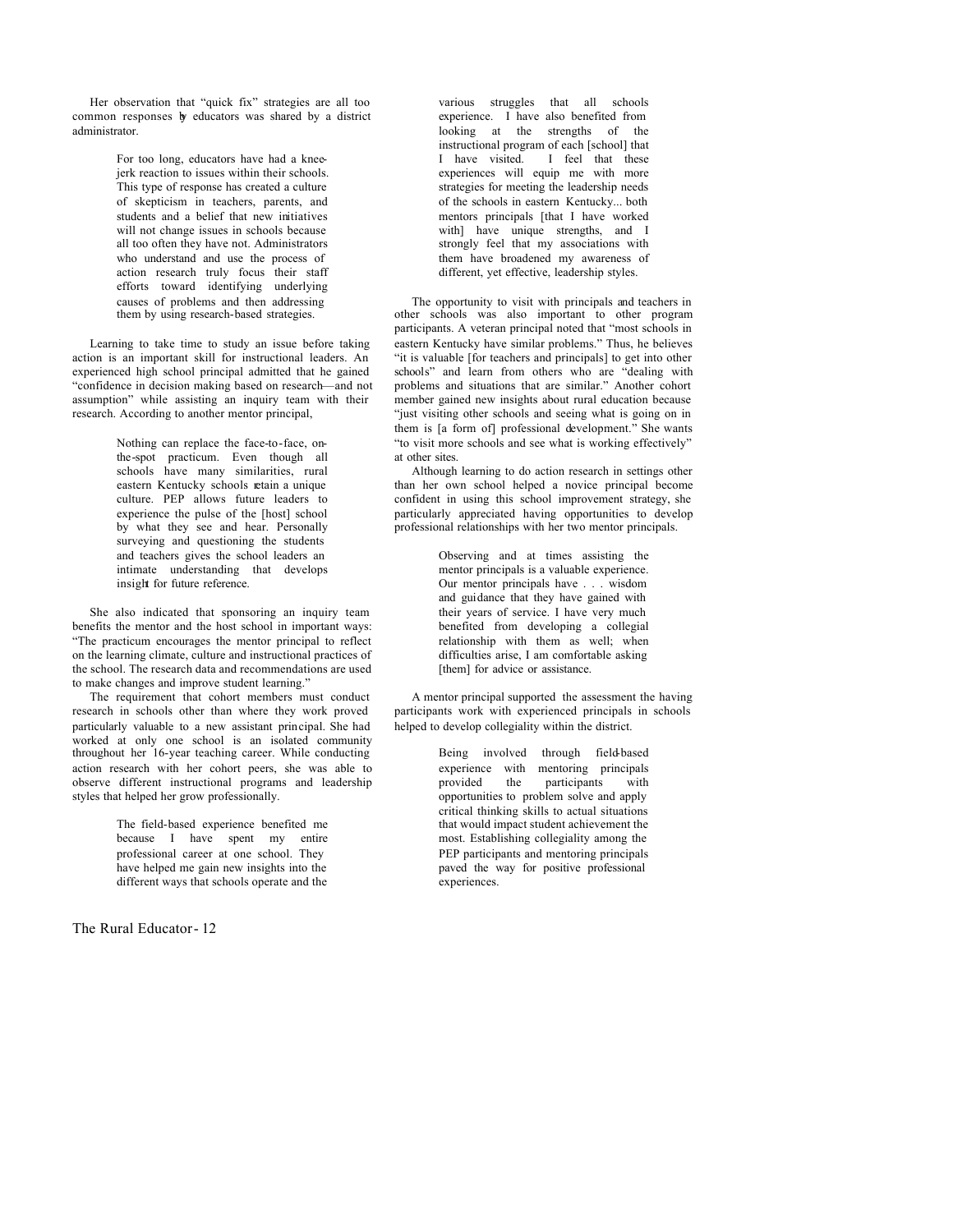Likewise, an assistant principal believes that "an important by-product of conducting the action research" with cohort peers in various school settings "are the relationships built among members of each group and the subsequent collaboration among PEP members on issues faced by all."

The action research projects that are the core component of the program provide an authentic, focused purpose for cohort members and mentor principals to work together. Inquiry teams struggle through learning how to conduct comprehensive action research and how to work together as effectively performing teams in settings outside of cohort training sessions or their own schools. They discovered the critical importance of exploring the root causes of problems before taking action and the value of exploring professional literature to find research-based solutions to help them improve student learning. The development of collegial relationships among cohort members and mentor principals is a value-added outcome.

#### *Addressing High-Stakes Accountability Issues*

Despite the multiple challenges of educating children and youth whose personal backgrounds and experiences suggest they potentially are at-risk of not learning at high levels, principals must institutionalize the district's vision of "success for all" in their schools. Hence, the PEP curriculum and learning activities intentionally focus on instructional leadership and ways to increase student learning in highneed rural schools. Commentary presented here emerged from responses by program participants and observers to the question, How are social justice issues (i.e., equal learning opportunities for all students) addressed in PEP to prepare participants for the high-stakes accountability context in public schools today?

According to a district administrator, "PEP participants have gained added insights into the crucial role of principals in ensuring that all of their students have maximum opportunities to learn." Further, she believes the program gives "aspiring and new principals exp osure to current thinking regarding a principal's responsibility to ensure the education of all children." A member of the instructional team asserts that emphasis on "social justice is included in book studies, discussions, and application of learnings." Attention to this concept is "especially important in a highneeds district [where] 'Success For All' is the district's vision, a constant reminder about meeting the needs of all students." This focus is apparent to a program participant: "All cohort members and their ideas are equally important in PEP. A large portion of the initial training is dedicated to building a belief that all stakeholders come to the table equal and that belief is protected throughout the experience." In other words, social justice is not only discussed, but also modeled in cohort meetings.

An experienced principal, who participated in the first cohort and served as a mentor for the second one, posited that conducting school -based inquiry projects forced all participants to concentrate on instructional leadership. Additionally, the experiences helped him discover that some of his own assumptions may have created barriers to understanding accountability issues at his own school.

> It has helped all participants narrow our focus to strategies that impact student achievement in each of our schools. It has placed greater focus on being instructional leaders in our buildings... The action research activities have taught us how to withdraw personal assumptions [when] looking at data, strategies, etc. It has taught me that raw data can help determine true weaknesses and help find solutions.

A middle school principal reported that he developed a new perspective about "high-stakes accountability" since participating in the program. In his response to the prompt, he wrote further, "PEP has shown us that by being positive with our teachers, we can positively influence each individual student in our building."

Because participants work in both elementary and secondary schools during their clinical practices, they "see how different grade-level schools function" and "view various forms of instruction." Like many secondary-level educators, a high school administrator had not spent any time in an elementary school "since [he] was a student." The experience forced him to consider P-12 schooling as a continuum and consider possibilities for improving all levels.

> Being in schools allows PEP participants to see what is going on in high schools [and] in elementary schools. Seeing the difference may actually help bridge the gap between the [differences in] instruction. . . . High schools may benefit by more hands-on activities, enthusiasm, and well-organized classroom instruction with centers or stations to break up otherwise monotonous lessons. On the fl ip side, [visiting] high school settings may trigger thoughts [for elementary educators] about how to better prepare students for their high school careers.

PEP is expanding understanding of instructional leadership because participants learn by observing teaching in different settings and by helping colleagues toward a common goal of improving all schools in the district. Further, according to an elementary principal, the program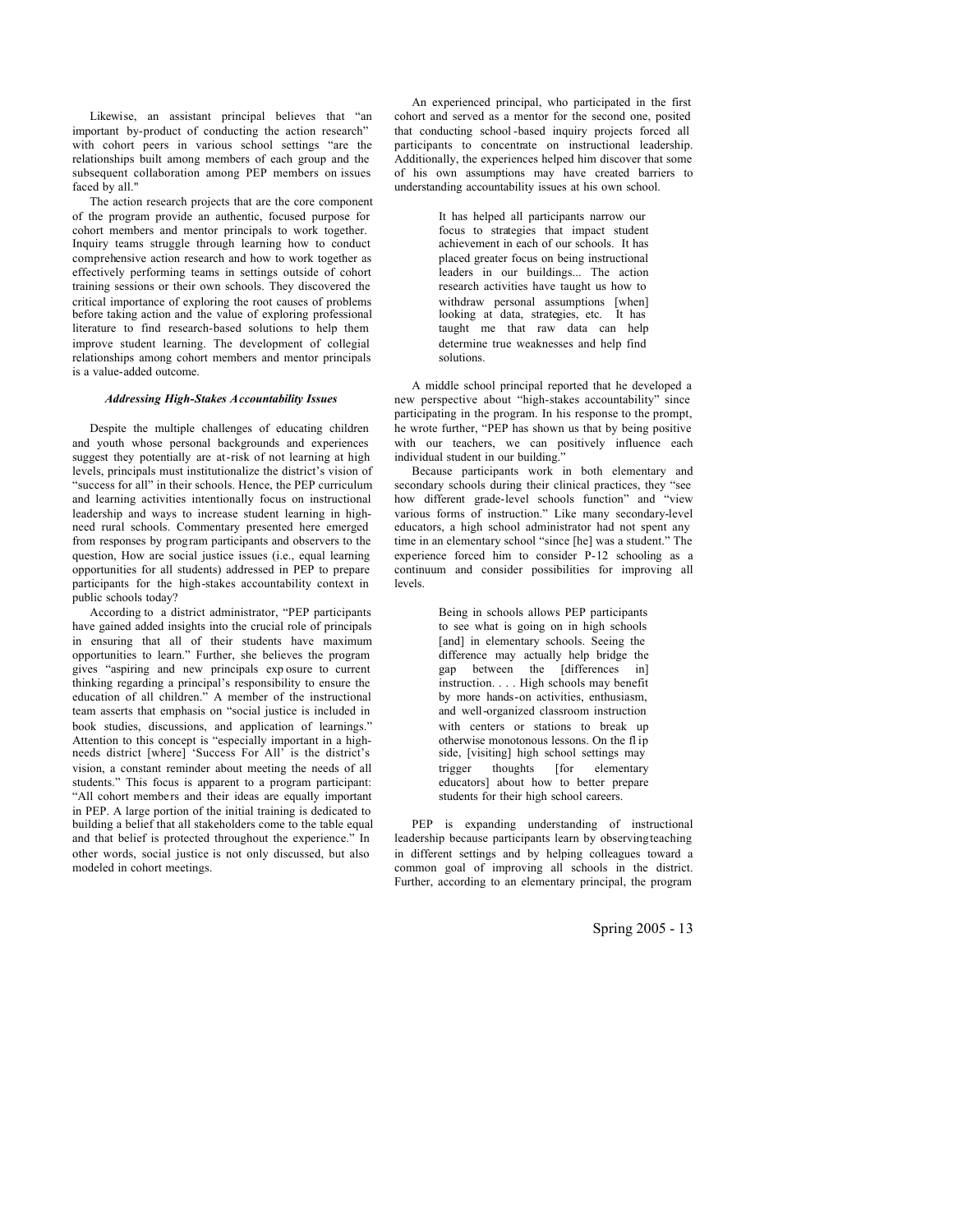provides "a curriculum tailored to the need of [rural school districts in eastern Kentucky]."

A Title I coordinator believes that the program provides multiple opportunities for participants to discover ways to ensure equal learning opportunities for all students.

> Closing education gaps and overcoming barriers have been important topics to the cohort. All members of PEP are aware that these inequities exist and [that] they must be eradicated as much as possible. PEP has provided literature, videos, guest speakers, and dialogue to help address issues of social justice. I feel the participants have gained more insight into the problems, and we have been provided strategies to making learning equal for all students.

According to an assistant principal who participated in the program both as a cohort member and as a mentor, PEP emphasizes that educational leaders must address highstakes accountability: "The message sent is that we must reach all kids—no matter their age, race, or socioeconomic background. The bottom line is that it is our responsibility to reach all students." The program allows participants to "see theory actually in practice" and unites "people with a common cause [that] brings about successful results."

Rather than simply reading about and discussing social justice and accountability issues, cohort members worked in different grade-level settings where they were able to observe and interact with principals as they handled equity issues. The inquiry projects focused on authentic student learning concerns and required participants to review professional literature, collect and analyze data from multiple sources, and report study findings related to assuring equitable learning opportunities for all. The fact that schools used the findings to plan and implement action for school improvement is an added benefit.

# **Delivering Effective Leadership Preparation: Lessons Learned**

The overarching goal of PEP is the reframing of the principalship from school management to instructional leadership that assures learning for at-risk students in rural school districts in eastern Kent ucky. Assessments of learning experiences and outcomes provided by cohort members, mentor principals, district administrators, and program instructors indicate that linkage of theory to practice—stimulated by alternating fieldwork and seminarworkshops that involve both practicing principals and aspiring principals—is perhaps the greatest benefit of the program.

The Rural Educator- 14

## *Action-Oriented Professional Development*

Peppered throughout data collected thus far are references to the powerful professional development that occurs when teachers and principals work together to conduct disciplined inquiry about student learning issues. According to the director of curriculum and instruction, the field-based experiences are critically important because PEP participants "better understand the role of the principal." She believes that working in schools—in a variety of settings with different principals—and then meeting together to talk about those experiences provide critically important learning opportunities.

> I think this is a component [of principal preparation that] if we don't duplicate, then we are going to continue turning out the same kind of administrators that we've had all along... I think a lot of people go into the certification process thinking that [the principalship] is one job when it's really another job... They go through the classes [that are really] disjointed pieces, and they don't see the big picture. And I think that's been one of the things that has been most powerful for some of the people in PEP: They finally saw the big picture.

A veteran high school assistant principal shares a similar perspective drawn from her experiences as a cohort member and mentor.

> PEP is more effective than the traditional "sit and git" professional development. It allows practicing administrators and aspiring administrators to get a more practical view of the role of principals. It also allows them to share and come up with new ideas to address real problems in schools.

Likewise, a teacher who was selected to be an assistant principal while participating in the first cohort contrasted the active-learning strategies used in the program with her previous professional development experiences.

Traditional models of professional development often present theory but do not link the theory to practice. Oftentimes participants leave a professional development session with an abundance of resources, yet with no opportunity to practice what has been taught... PEP is definitely a "hands-on" professional development program. Cohort members actively participate in action research and share their results with others. They work closely with mentor principals, read about and discuss current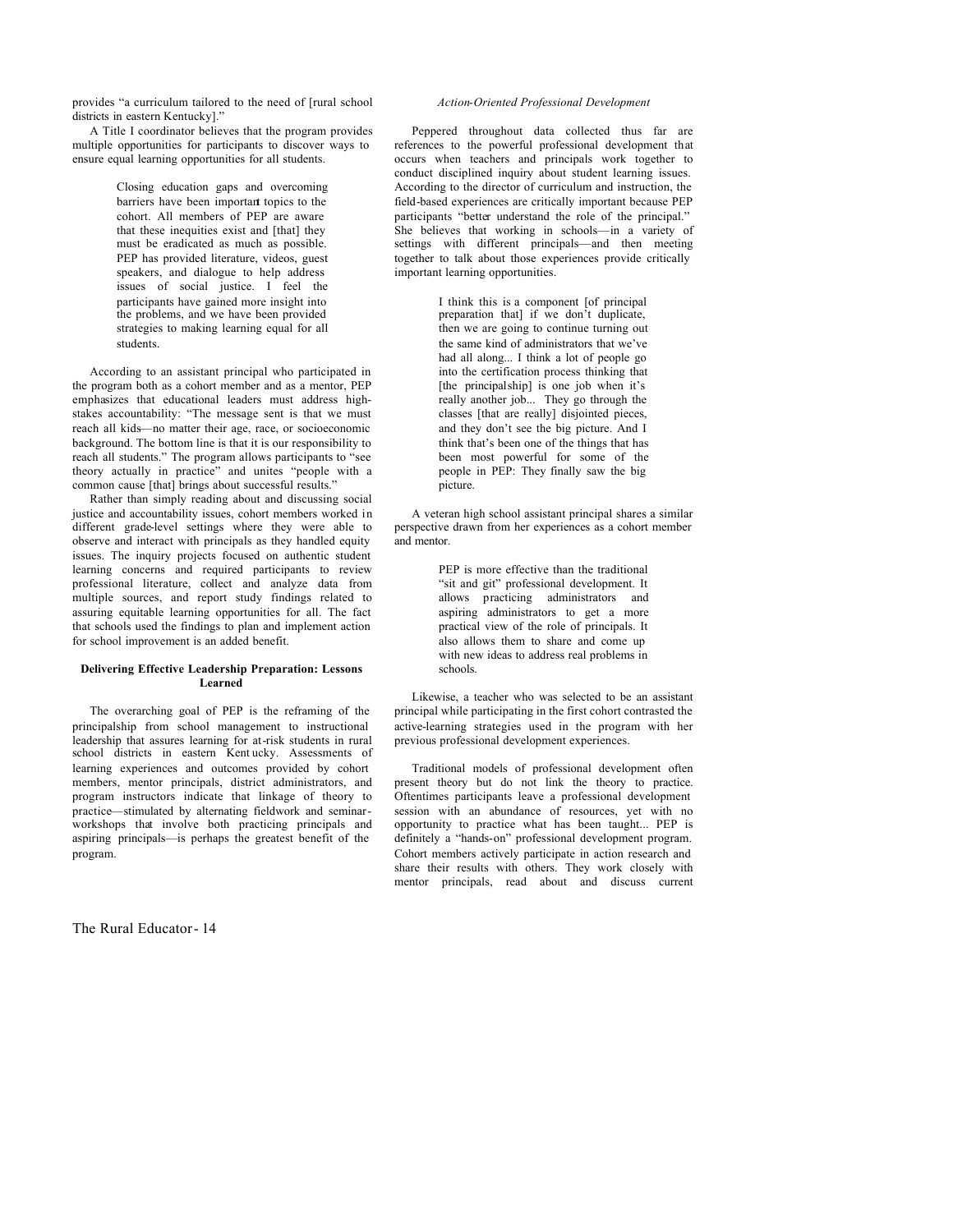educational issues, and benefit from the experience and expertise of instructors and guest speakers... The PEP model of professional development integrates both theory and practice through actual experiences within schools and with other administrators.

A central office supervisor of instruction, who works regularly in district schools to assist with curriculum implementation, has observed program participants in their day-to-day practice. He offered his perceptive about benefits emerging from the project.

> PEP impacts principal development by providing on-the-job training and allows participants to gain knowledge far beyond what they would normally gain by other means. For existing principals, PEP accelerates the rate of professional growth; for aspiring principals, PEP provides opportunities that allow participants to be better prepared to assume leadership roles.

These comments made by various educational leaders within PCSD district suggest that effective principal preparation and professional development requires a blend of guided active-learning experiences in authentic settings and reflection about those experiences both privately and publicly. Another finding from this study is that including both practicing and aspiring principals in cohort memberships provides positive learning outcomes for everyone.

#### *Joint Learning by Principals and Teachers*

In addition to the program design that integrates jobembedded field experiences and interactive seminarworkshops, a key reason for the success of the project is the inclusion of both practicing and aspiring principals in the cohorts. During a focus group interview, a six-year veteran principal who participated the first year of program implementation shared why he believes PEP is an effective model of school leadership preparation.

> I think one of the biggest reasons is [that the program] is probably as dose to an actual position of being a principal as you can get just because of the resources and experiences when a group of principals come together... It's probably as good as any preparation program that I've been involved in.

In response to a reflective writing prompt after the close of his training, he wrote, "PEP gives more realistic opportunities for participants to apply many of the strategies that research shows to be best practices."

Like his cohort peer, another veteran principal and former high school assistant principal perceived that participation in the cohort by both principals and teachers helped him and others in several important ways.

> I think it really is an eye opener for aspiring principals to see things that are involved [in being a principal]... I know before I became a principal, I would have loved to have had this experience, to have learned and listened. And I think it is important to keep practicing principals in the cohort... I have learned things from people who aren't principals that I use as an administrator... I think PEP would be beneficial to principals who have been acting administrators for some time [because] I think they aren't as comfortable sharing and learning from others... and realizing that the principalship doesn't have to be isolated, lonely work.

Cohort members who have not yet assumed positions as school leaders support the principals' assessments. They have reported considerable professional growth and changed professional practice by working and learning side-by-side with practicing principals. One aspiring principal believes that continued peer support after program completion is another important benefit.

> I think it is a great experience for aspiring principals, people like me who are not currently holding an administrative position. Even in my dean-of-students role, [which] is much like an assistant principal, a lot of people think that I am an assistant principal at the school... I think the program prepares you for all the different leadership roles that you have to accept... whether you are wanting them or anticipating them... I know [that] if I was a principal and had a problem I needed to discuss, I would not hesitate calling a member of our cohort and say, "Hey, help me break this problem down. Help me diffuse this."

Perhaps the most poignant comments about the program's impact, however, were provided by a member of the first cohort who assumed a principalship just before beginning the program. After the close of his training, he wrote the following response about the value of the program for him personally: "Without PEP, I would have probably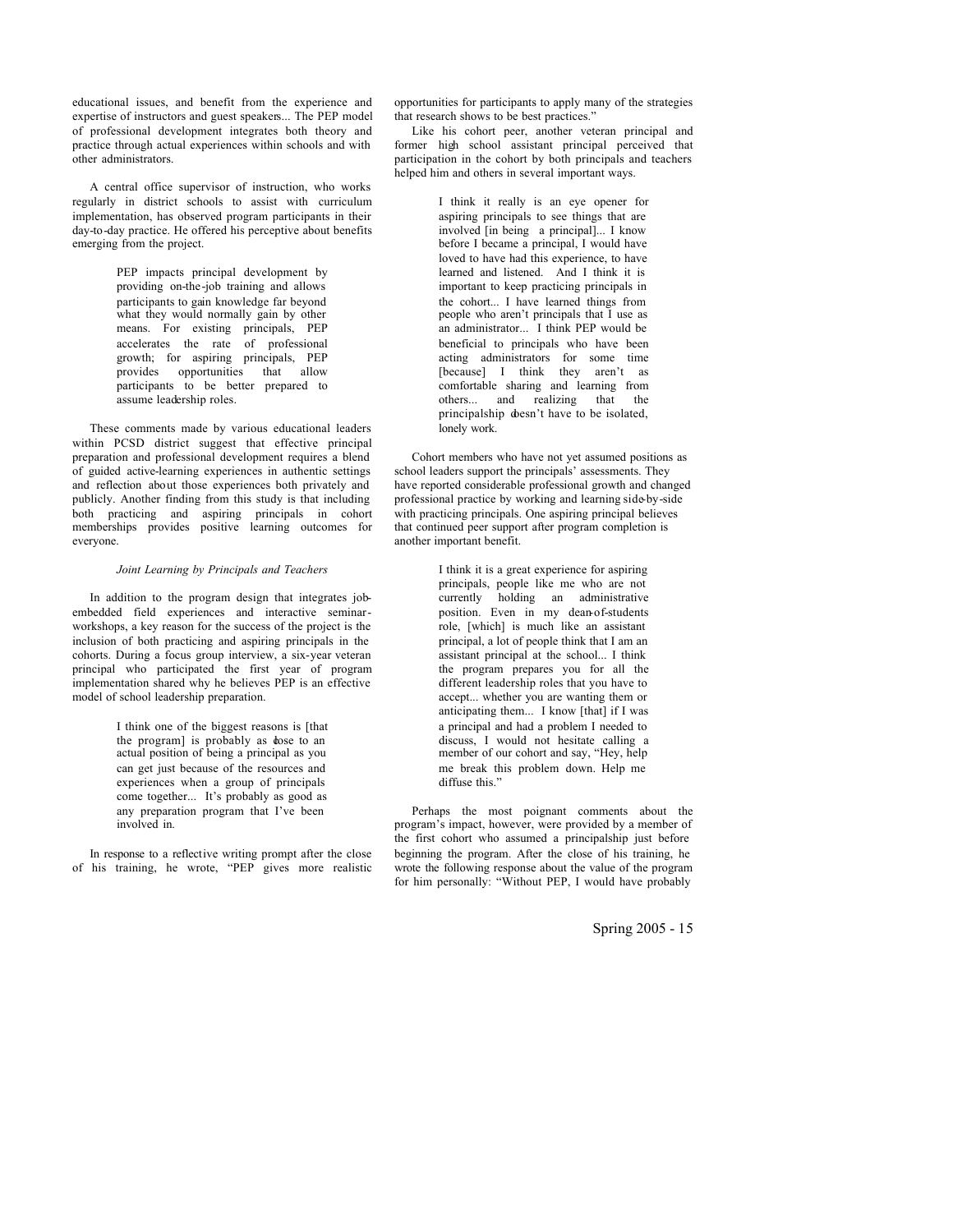requested or applied for a teaching position after [my first year as a principal]. Days away from my school gave me time to reflect on some of the monumental mistakes I made as a first-year administrator." Although his first year as a principal was quite difficult, particularly because he accepted a position at a low-performing school, he gained confidence and developed competence to make needed changes to the school's culture and instructional program that are yielding positive results.

#### *Program Impact on High-Need Rural District*

PEP was launched in January 2003 when the first cohort of 15 participants began their yearlong professional development activities. They completed their training in December 2003 and then welcomed the second cohort of 15 additional participants, including 3 administrators from Johnson County School District, when they formed in January 2004. The second and final grant-supported cohort will complete their program in December 2004.

At this point of project implementation, 18 of the 25 schools in Pike County and 5 of the 9 schools in Johnson County have PEP cohort members or mentor principals working on site. According to administrators from both districts, the federally funded project is serving as a positive catalyst in changing administrative practice. Principals and teachers are demonstrating greater confidence, competence, and comfort in their roles as instructional leaders, and student academic performance is improving. Although it is too early to make direct connections between the project and student achievement, efforts toward transforming the principalship are definitely making a difference.

#### **References**

- Annie E. Casey Foundation. (2000). *Kentucky kids count.* Louisville: Kentucky Youth Associates.
- Barnett, B. G., Basom, M. R., Yerkes, D. M., & Norris, C. J. (2000). Cohorts in educational leadership programs: Benefits, difficulties, and the potential for developing school leaders. *Educational Administration Quarterly, 36,* 255–282.
- Basom, M. R., & Yerkes, D. M. (2001, April). *Modeling community through cohort development.* Paper presented to the American Educational Research Association, Seattle, WA.
- Basom, M., Yerkes, D., Norris, C., & Barnett, B. (1996). Using cohorts as a means for developing transformational leaders. *Journal of School Leadership*, *6*(1), 99-112.
- Beyu, T. M., & Holmes, C. T. (Eds.). (1992). *Mentoring: Contemporary principles and issues.* Reston, VA: Association of Teacher Educators.
- Browne-Ferrigno, T. (2003a). Becoming a principal: Role conception, initial socialization, role-identity

The Rural Educator- 16

transformation, purposeful engagement. *Educational Administration Quarterly, 39*(4), 468-503.

- Browne-Ferrigno, T. (2003b, Novem ber). *Principals Excellence Program: Advanced professional development for certified school leaders.* Paper presented at the annual meeting of the University Council for Educational Administration, Portland, OR.
- Browne-Ferrigno, T. (2004a, April). *Kentucky's collaborative model for developing school leaders for rural high-need schools.* Paper presented at the annual meeting of the American Educational Research Association, San Diego, CA.
- Browne-Ferrigno, T. (2004b). Principals Excellence Program: Developing effective school leaders through unique university-district partnership. *Education Leadership Review, 5*(2), 24-36.
- Browne-Ferrigno, T., & Allen, L. W. (2004, August). *Advanced leadership development of administratorcertified practitioners through university-district partnership: Mid-progress assessments by district leadership team.* Paper presented at the annual meeting of the National Council for Professors of Educational Administration, Branson, MO.
- Browne-Ferrigno, T., & Muth, R. (2003). Effects of cohorts on learners. *Journal of School Leadership, 13*(6), 621- 643.
- Browne-Ferrigno, T., & Muth, R. (2004a). Leadership mentoring in clinical practice: role socialization, professional development, and capacity building. *Educational Administration Quarterly, 40*(4), 468-494.
- Browne-Ferrigno, T., & Muth, R. (2004b, Fall). On being a cohort leader: Curriculum integration, program coherence, and shared responsibility. *Educational Leadership and Administration: Teaching and Program Development, 16*, 77-95*.*
- Browne-Ferrigno, T., & Shoho, A. (2004). Careful selection of aspiring principals: An exploratory analysis of leadership preparation program admission practices. In C. S. Carr & C. L. Fulmer (Eds.), *Educational leadership: Knowing the way, showing the way, going the way* (pp. 172-189). Twelfth Annual Yearbook of the National Council of Professors of Educational Administration. Lanham, MD: Scarecrow Education.
- Calabrese, R. L., & Straut, D. (1999). Reconstructing the internship. *Journal of School Leadership, 9*, 400 -421.
- Capasso, R. L., & Daresh, J. C. (2001). *The school administration handbook: Leading, mentoring, and participating in the internship program.* Thousand Oaks, CA: Corwin Press.
- Clark, T. D. (1988). *A history of Kentucky.* Ashland, KY: The Jesse Stuart Foundation.
- Coleman, D., Copeland, D., & Adams, R. C. (2001). University education administration program development: Administrative skills vs. achievement standards as predictors of administrative success. In T. J. Kowalski & G. Perreault (Eds.), *21st century*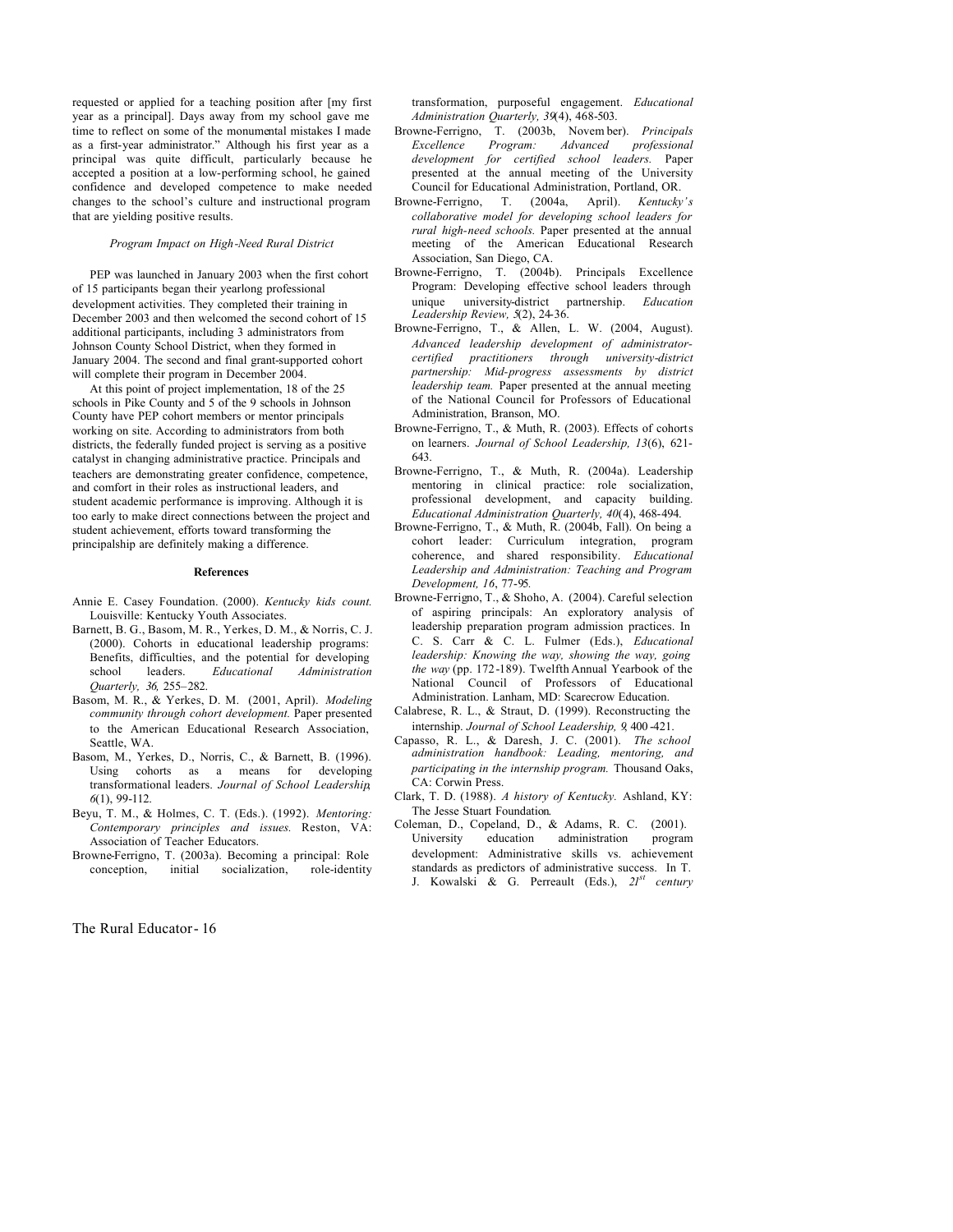*challenges for school administrators* (pp. 53-61). Lanham, MD: Scarecrow Press.

- Collins, J. (2001). *Good to great: Why some companies make the leap. . . and others don't.* New York: Harper Business.
- Cordeiro, P. A., & Smith-Sloan, E. (1995, April). *Apprenticeships for administrative interns: Learning to talk like a principal.* Paper presented at the annual meeting of the American Educational Research Association, San Francisco, CA.
- Council of Chief State School Officers. (1996). *Interstate School Leaders Licensure Consortium: Standards for school leaders.* Washington, DC: Author.
- Creighton, T. (2001). Lessons from the performing arts: Can auditioning help improve the selection process in university administration preparation programs in the 21st century? In T. J. Kowalski & G. Perreault (Eds.), *21st century challenge for school administration* (pp. 101-112). Lanham, MD: Scarecrow Press
- Creswell, J. W. (1998). *Qualitative inquiry and research design: Choosing among five traditions.* Thousand Oaks, CA: Sage.
- Crow, G. M., & Glascock, C. (1995). Socialization to a new conception of the principalship. *Journal of Educational Administration, 33*(1), 22-43.
- Crow, G. M., & Matthews, L. J. (1998).*Finding one's way: How mentoring can lead to dynamic leadership.* Newbury Park, CA: Corwin Press.
- Drake, R. B. (2001). *A history of Appalachia.* Lexington: The University Press of Kentucky.
- Foster, J. D. (1999). *Redesigning public education: The Kentucky experiences.* Lexington, KY: Diversified **Services**.
- Glasman, N. S., & Glasman, L. D. (1997). Connecting the preparation of school leaders to the practice of school leadership. *Peabody Journal of Education, 72*(2), 3-20.
- Gordon, S. P. (2004). *Professional development for school improvement: Empowering learning communities*. Boston: Allyn and Bacon.
- Grogan, M., & Andrews, R. (2002). Defining preparation and professional development for the future. *Educational Administration Quarterly, 38*(2), 233-256.
- Hallinger, P., & Bridges, E. (1996). Developing school leaders who are learning through problem-based learning leadership development. *Teaching in Educational Administration, 3*(2), 1-4.
- Hansen, J. M., & Matthews, J. (2002). The power of more than one. *Principal Leadership, 3*(2), 30-33.
- Hessel, K. & Holloway, J. (2002). *A framework for school leaders: Linking the ISLLC Standards to practice.* Princeton, NJ: Educational Testing Service.
- Hiemstra, R. (Ed.). (1991, Summer). Creating environments for effective adult learning. *New Directions for Adult and Continuing Education,* 50.
- Hilston, J. (2000, November 26). Online graphic: Distressed counties in Appalachia, 2000. *PG News.*

Retrieved October 20, 2003, from http://www.postgazette.com/headlines/20001126graphicb9.asp

- Institute for Educational Leadership. (2000, October). *Leadership for student learning: Reinventing the principalship.* Washington, DC: Author.
- Isserman, A. M. (1996). *Socio-economic review of Appalachia. Appalachia then and now: An update of "the realities of deprivation" reported to the president in 1964.* Washington, DC: Appalachian Regional Commission. Retrieved October 20, 2000, from http://www.arc.gov/research/pdf/then/pdf
- Jackson, B. L., & Kelley, C. (2002). Exceptional and innovative programs in educational leadership*. Educational Administration Quarterly, 38*(2), 192-212.
- Jones, D. N. (2000, November 20). Appalachia's war" The poorest of the poor struggle back. *PG News.* Retrieved October 20, 2000, from http://www.post- $20,$   $2000,$  from http://www.postgazette…nes/2000116appalachiamainnat2.asp
- Kentucky Education Reform Act [KERA], Kentucky Revised Statute §KRS 160.345 (1990).
- Krathwohl, D. R. (1998). *Methods of educational and social science research: An integrated approach* (2nd ed.). New York: Longman.
- Lane, J. J. (Ed.). (1984). *The making of a principal.* Springfield, IL: Charles C. Thomas.
- Matthews, L. J., & Crow, G. M. (2003). *Being and becoming a principal: Role conceptions for contemporary principals and assistant principals.* Boston: Allyn and Bacon.
- Mullen, C. A., Gordon, S. P., Greenlee, B. J., & Anderson, R. H. (2002). Capacities for school leadership: Emerging trends in the literature. *International Journal of Educational Reform, 11*(2), 158-198.
- Mullen, C. A., & Lick, D. W. (Eds.). (1999). *New directions in mentoring: Creating a culture of synergy.* London: Falmer Press.
- Murphy, J. (1992). *The landscape of leadership preparation: Reframing the education of school administrators.* Thousand Oaks, CA: Corwin Press.
- Murphy, J. (Ed.). (1993). *Preparing tomorrow's school leaders: Alternative designs.* University Park, PA: University Council for Educational Administration.
- Muth, R. (2002). Scholar-practitioner goals, practices, and outcomes: What students and faculty need to know and be able to do. *Scholar-Practitioner Quarterly, 1*(1), 67- 87.
- National Staff Development Council. (2000). *Learning to lead, leading to learn: Improving school quality through principal professional development.* Oxford, OH: Author.
- Norris, C. J., & Barnett, B. (1994, October). *Cultivating a new leadership paradigm: From cohorts to communities*. Paper presented at the annual meeting of the University Council for Educational Administration, Philadelphia, PA.